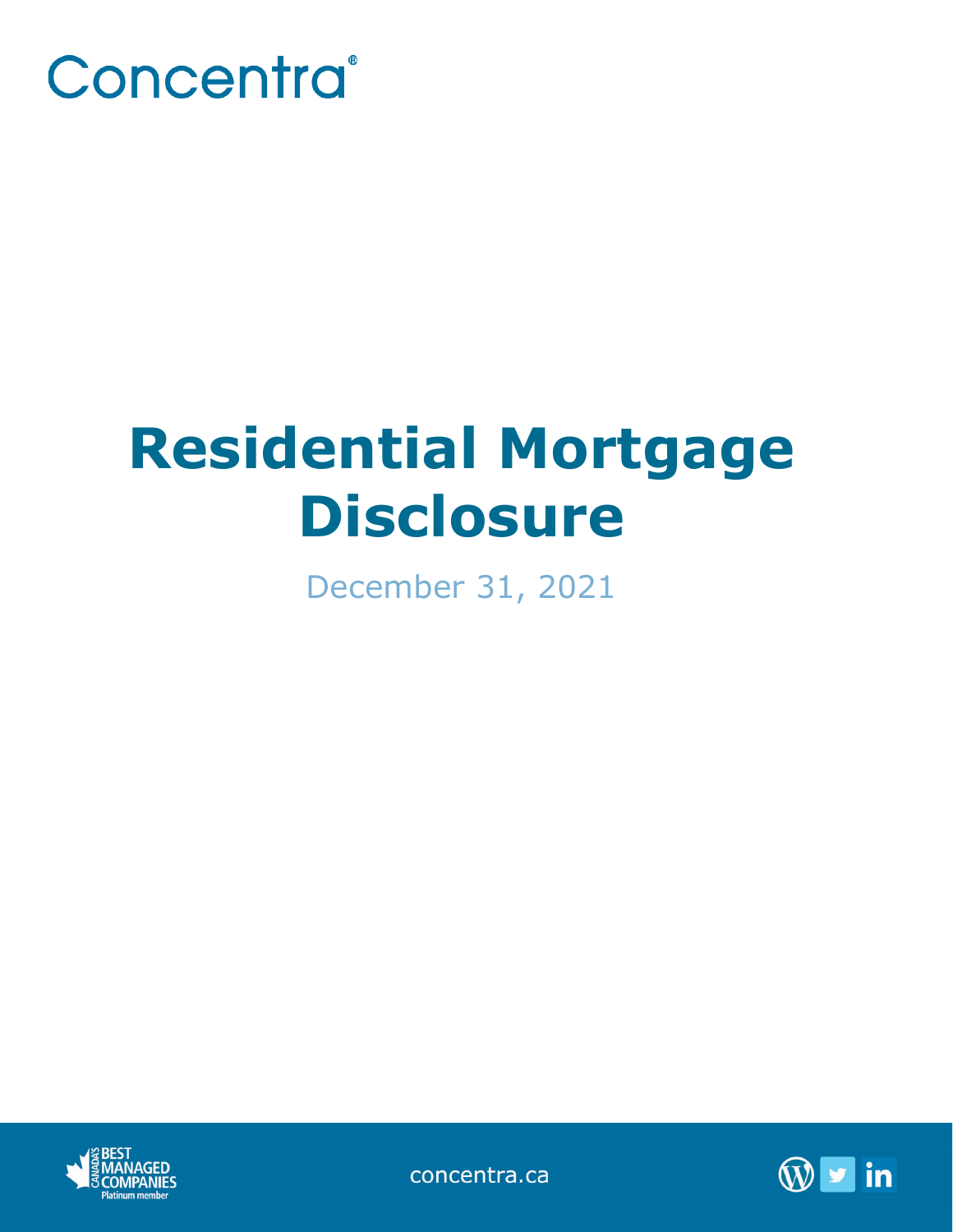# **December 31, 2021 Residential Mortgage Disclosure**

In accordance with the *Office of the Superintendent of Financial Institutions Canada (OSFI) Guideline B20 – Residential Mortgage Underwriting Practices and Procedures* issued June 2012, additional disclosure is provided regarding the company's residential mortgage exposure.

The company is limited to providing residential real estate loans of no more than 80% of the collateral value. Lending at a higher loan-to-value (LTV) is permitted but requires default insurance. This insurance is contractual coverage of the eligible facilities that protects the company's real estate secured lending portfolio against potential losses caused by borrower default. It is provided by either government backed entities or other approved private mortgage insurers.

On an annual basis the company performs a stress test to determine the impact of a significant decline in house prices on the residential mortgage portfolio. Due to the high percentage of insured residential mortgages held on the balance sheet and the increase in house prices since initial underwriting, there is very little impact to the company's capital position from this stress event.

## **Residential mortgages and home equity lines of credit (insured vs. uninsured)** *(1)*

The following table presents amounts of insured and uninsured residential mortgages and home equity lines of credit (HELOCs), by geographic regions.

|                            | <b>December 31, 2021</b>     |       |                  |       |                          |                          |                  |       |               |       |                  |       |
|----------------------------|------------------------------|-------|------------------|-------|--------------------------|--------------------------|------------------|-------|---------------|-------|------------------|-------|
|                            | <b>Residential Mortgages</b> |       |                  |       | <b>HELOCS</b>            |                          |                  |       | Total         |       |                  |       |
|                            | Insured <sup>(2)</sup>       |       | <b>Uninsured</b> |       |                          | Insured <sup>(2)</sup>   | <b>Uninsured</b> |       | Insured $(2)$ |       | <b>Uninsured</b> |       |
|                            | \$                           | %     | \$               | %     | \$                       | %                        | \$               | %     | \$            | %     | \$               | %     |
| Province $(3)$             |                              |       |                  |       |                          |                          |                  |       |               |       |                  |       |
| Atlantic                   | 271,951                      | 6.51  | 13,376           | 0.44  | $\overline{\phantom{m}}$ | $\blacksquare$           | 5,184            | 2.07  | 271,951       | 6.51  | 18,560           | 0.57  |
| Quebec                     | 7,187                        | 0.17  |                  |       |                          |                          |                  |       | 7,187         | 0.17  |                  |       |
| Ontario                    | 1,689,566                    | 40.43 | 2,413,832        | 80.11 | $\overline{\phantom{a}}$ | $\overline{\phantom{a}}$ | 138,014          | 55.06 | 1,689,566     | 40.42 | 2,551,846        | 78.18 |
| Prairies &<br>Territories  | 1,641,982                    | 39.29 | 184,924          | 6.14  |                          | $\blacksquare$           | 30,887           | 12.32 | 1,641,982     | 39.29 | 215,811          | 6.61  |
| <b>British</b><br>Columbia | 568,455                      | 13.60 | 401,131          | 13.31 | 376                      | 100.00                   | 76,562           | 30.55 | 568,831       | 13.61 | 477,693          | 14.64 |
| Total                      | 4,179,141                    | 100   | 3,013,263        | 100   | 376                      | 100                      | 250,647          | 100   | 4,179,517     | 100   | 3,263,910        | 100   |

(Thousands of Canadian dollars, except percentage amounts)

*(1) This table was prepared based on the disclosure requirements contained in OSFI's B-20 Guideline. All reverse mortgages secured by residential property are considered to be HELOC.*

*(2) Default insurance is contractual coverage of eligible facilities whereby the company's exposure to real estate secured lending is protected against potential shortfalls caused by borrower default. This insurance is provided by either government backed or other private mortgage default insurers. (3) The province represents the location of the property in Canada. There are no foreign operations.*



**\_\_\_\_\_\_\_\_\_\_\_\_\_\_\_\_\_\_\_\_\_\_\_\_\_\_\_\_\_\_\_\_\_\_\_\_\_\_\_\_\_\_\_\_**